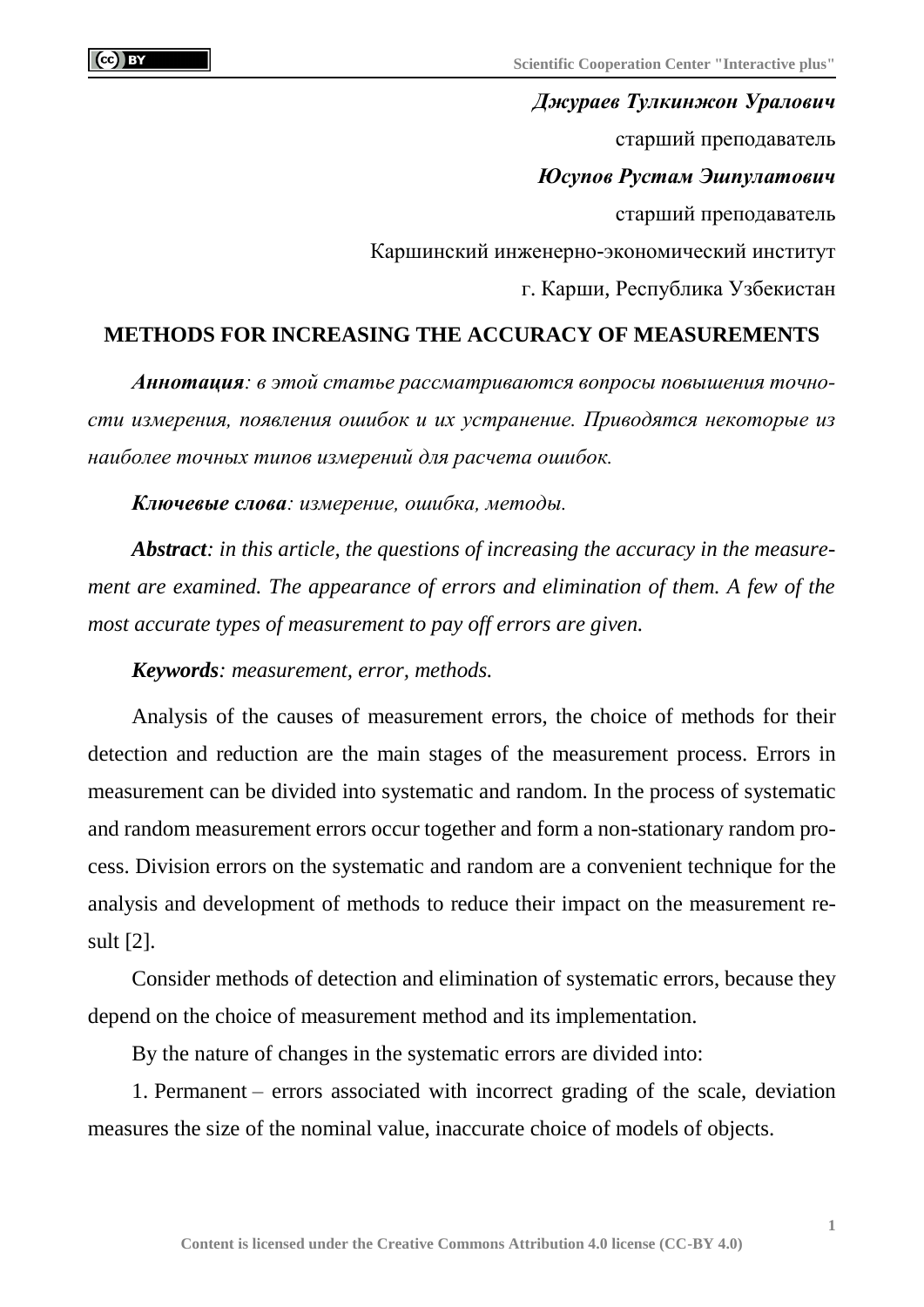2. Variables o periodic – error varies according to the periodic law, such as the error count in determining the time on the clock tower, when viewed on the arrow below, the temperature accuracy of the temperature changes during the day, etc.

3. Progressive – error monotonically changing (increases or decreases) in the general case on the complex, usually unknown to the law. Progressive errors in many cases due to the aging of components of measuring instruments, and can be adjusted in its periodic verification [2; 3].

Due to the occurrence of measurement errors are divided into three main groups:

1. Methodical – error due to the inadequacy of models of real objects, imperfect measurement methods, simplification of dependencies underlying the measurement uncertainty of the measurement object.

2. Instrumental – error caused primarily features used in media measurement principles and measurement methods, as well as the schematic, design and technological imperfection of measuring instruments.

3. Interaction – due to the mutual influence of the measuring instrument, the object of study and the experimenter. Errors due to the mutual influence of money and measurement object is usually taken to refer to methodological errors, and the errors associated with the actions of the experimenter, called personal errors. However, such a classification is not sufficiently reflecting the essence of the errors.

4. Identify and remove the causes of errors – the most common method of reducing all kinds of systematic errors. Examples of this method are: temperature control of individual units or a device as a whole, as well as measurements in thermostat indoors to avoid temperature error, the use of screens, filters and special chains (e.g. equipotent circuits) to eliminate errors due to the influence of electromagnetic fields, interference and leakage currents, and the use of stabilized power sources [2; 3].

To reduce the error due to the progressive aging of the components of measuring instruments, the parameters of such elements is stabilized by artificial and natural aging. In addition, systematic errors can be reduced by rational arrangement of measuring instruments in relation to each other, a source of influence and impacts to the object of study. For example coil instrument must be removed from each other, the axis of the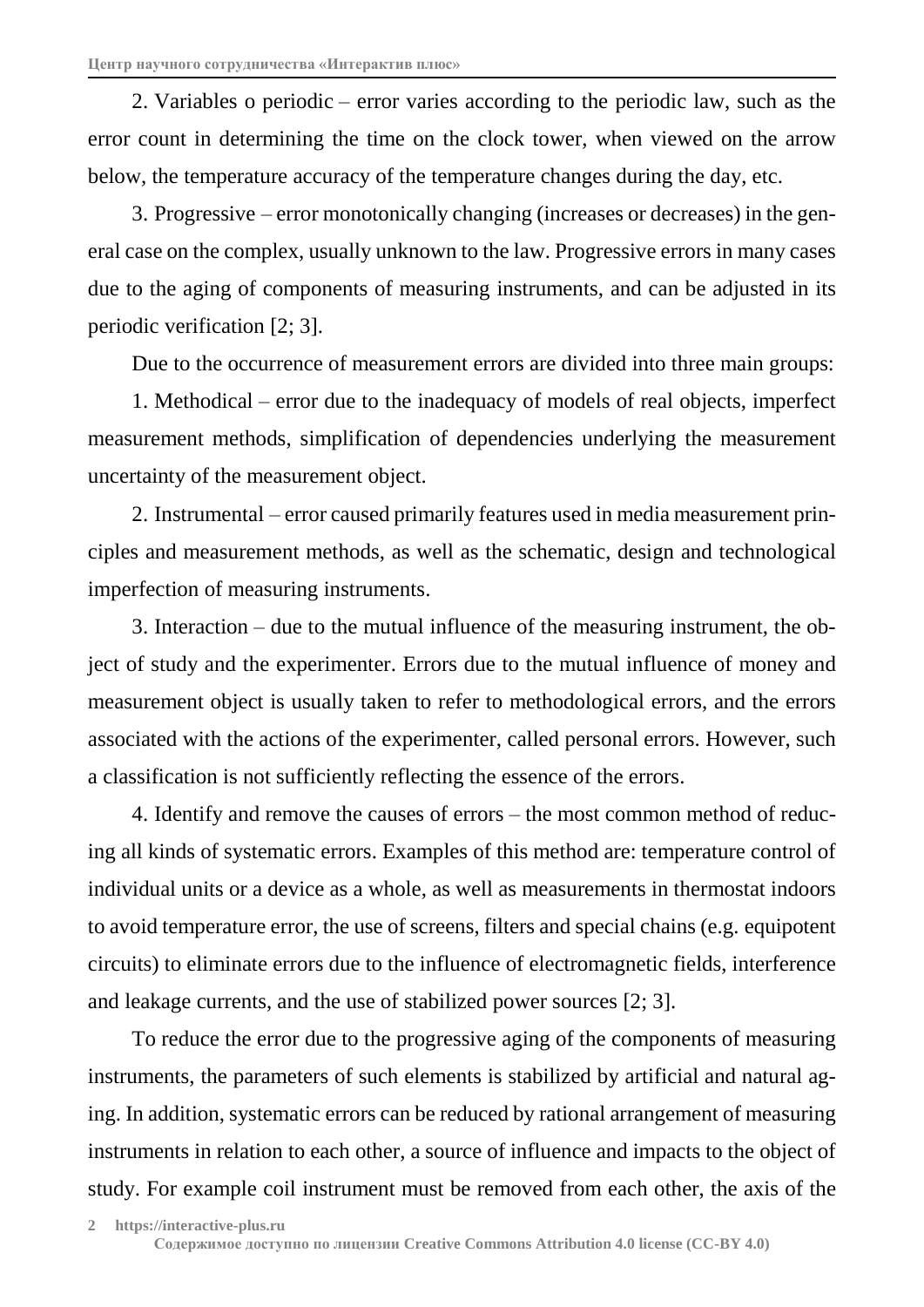coils should be arranged at an angle of 90g. Thermocouple conclusions should be placed on the isothermal lines of the object [2; 3].

Many systematic errors that are not time varying values affecting functions or stable due to physical effects can be theoretically calculated and introducing corrections or eliminated using special correcting circuits. Another radical way to eliminate systematic errors is the verification of measuring instruments in the operating conditions for the purpose of determining the amendments to the measurement results [2; 3].

This makes it possible to take into account all systematic errors without finding out the cause. The extent of the correction of systematic errors in this case, of course, depends on the metrological characteristics of the standard instruments used and random errors of verified devices [2; 3].

In fact, calibration of measuring instruments before using them, and the introduction of adequate use of measuring instruments amendments higher accuracy classes, provided that the random error of measurement means are small compared to the systemic and systematic errors themselves slowly change over time [4].

*Inversion method* is widely used to address a number of standing and slowly varying systematic errors. This method and the number of its species (method exception error on a sign, switching inversion, structural modulation, two-time measurements of inverting conversion functions, etc.). Are based on the allocation, of the algebraic sum of a fair number, of measuring data signals due to invert different direction informative, signal, a reference signal or a sign error [4].

*Modulation method* – a method close to the inversion method in which periodic input signal inversion and noise suppression, having unidirectional action [4].

*Substitution method* (occurring at different comparison method) is the most versatile method, which allows you to eliminate most of the systematic errors. The measurements were carried out in two steps. First, at the reference device make count measured value, and then keeping all the experimental conditions the same, instead of the measured value to the input of the device under a certain value, which value by controlled steps (calibrator) is set so that the instrument reading was the same as in the inclusion of the measured value [4].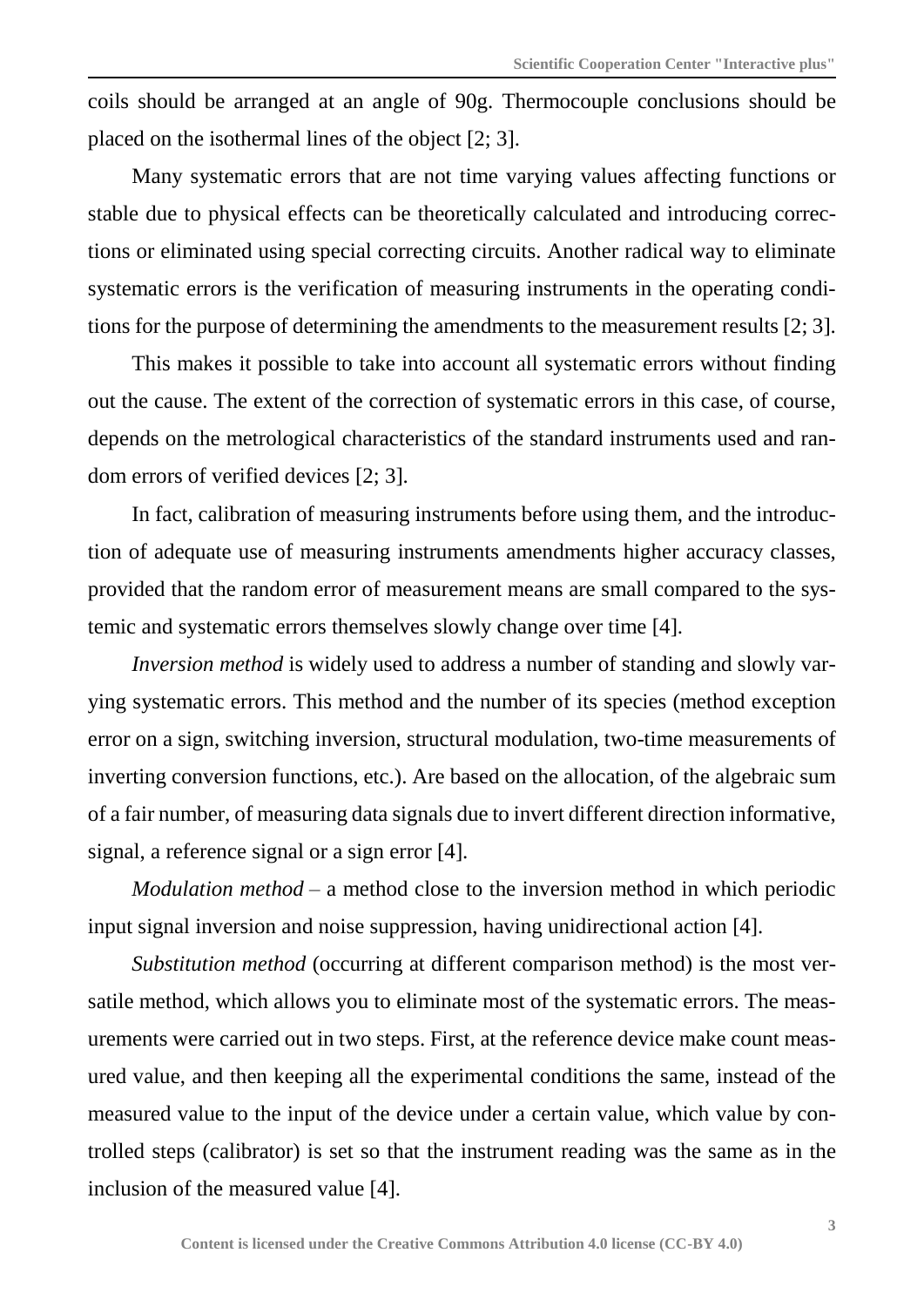*The method is a kind of uniform calibration* of the replacement method; it is used for measurements of such quantities, which can not be accurately reproduced by means of regulated measures or other technical means. Typically, this value varying with high frequency or complicated law. As a known controlled variables at the same time use the value of the same kind as measured, but they are different from the spectral composition (usually constant in time and space) and to create the same as the measured value, the output converter [4].

*The method of the reference* signal is that of measuring instruments input periodically instead of the measured value supplied reference signals of the same kind as the measured value. The difference between the actual calibration curve used for correction or sensitivity for the automatic introduction of amendments to the measurement result. In this case, as in the method of substitution, all systematic errors are eliminated, but only at those points of the measuring range, which correspond to reference signals. The method is widely used in modern digital precision instruments and information-measuring systems. An example of using this method is the periodic adjustment of the operating current in the compensator and digital DC voltmeter using a normal element [4].

*Test method* – using this method the measured value is determined by the results of a number of observations, in which, in one case the input signal measurement means is itself measured value X, and the other – the so-called tests, which are functions of the measured value [4].

*The method of measurement* used by the subsidiary to avoid errors due to influence quantities and non-informative parameters of the input signal. To implement this method in conjunction with the measured value X using auxiliary measurement devices are measurement values of each of the impact and the computation by a computing device and the formulas and algorithms corrections to the measurement results [4].

*Method symmetrical observations* are to conduct repeated observations at regular intervals and averaging the results of observations symmetrically arranged relative to the average observation. Usually this method is used to eliminate errors progressing,